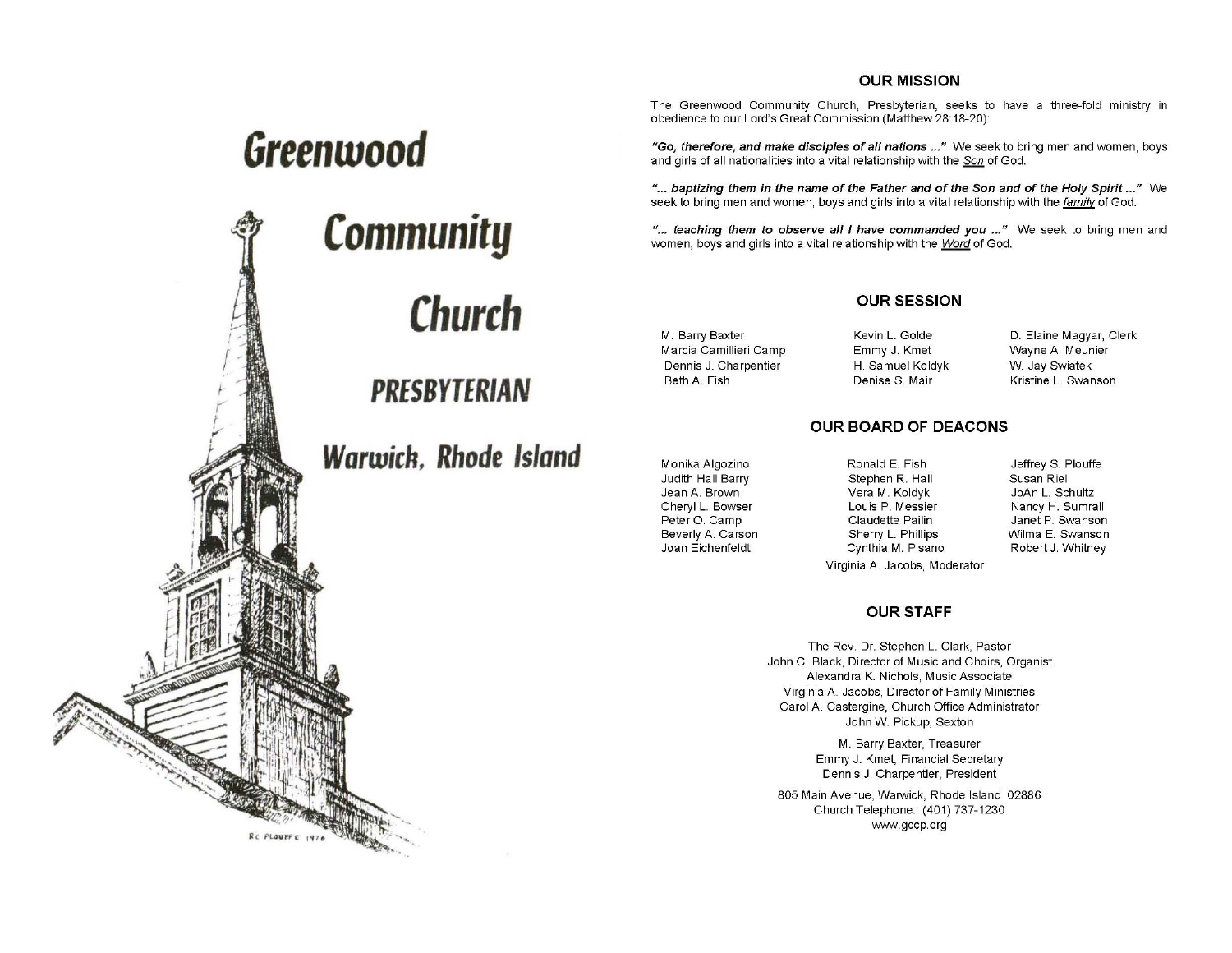### **THE SECOND SUNDAY AFTER PENTECOST FATHER'S DAYMorning Worship – 10:00 a.m.**

### **June 19, 2022**

*Silent prayer for use in preparation for worship:* 

*O Thou, from Whom to be turned is to fall, to Whom to be turned is to rise, and with Whom to stand is to abide for ever: Grant us in all our duties Thy help, in all our perplexities Thy guidance, in all our dangers Thy protection, and in all our sorrows Thy peace, through Jesus Christ our Lord, Amen.* 

*A Prayer of Augustine of Hippo, 354-430 A.D.* 

**PRELUDE** *Faith of our Fathers arr. Carol Wiggins Alexandra Nichols, Violin* 

> *A Child of the King with I'd Rather Have Jesus arr. M. Ham John Black, Piano*

### **\*CALL TO WORSHIP** *(from the Book of Common Worship, c.1946)*

- Grace be unto you, and peace, from God our Father, and from our Lord Jesus Christ.
- THE LORD IS IN HIS HOLY TEMPLE; LET ALL THE EARTH KEEP SILENCE BEFORE HIM.
- God is a spirit, and they who worship Him must worship Him in spirit and in truth.
- O COME, LET US WORSHIP AND BOW DOWN, LET US KNEEL BEFORE THE LORD OUR MAKER!
- **\*+HYMN**

### *Great Is Thy Faithfulness*

### **PRAYER OF CONFESSION** *(first silently, then in unison)*

GREAT AND GLORIOUS GOD, ACCEPT OUR IMPERFECT REPENTANCE, WE PRAY, AND FORGIVE OUR SINS. SEND YOUR SPIRIT OF ADOPTION INTO OUR HEARTS, that we may know we belong to You, may readily call You Father, and MAY FULLY SHARE IN THE BLESSINGS OF YOUR CHILDREN, THROUGH JESUS CHRIST OUR LORD, AMEN. *A prayer of John Wesley, 1703-1791*

### **ASSURANCE OF PARDON**

### **\*GLORIA PATRI**

*Glory be to the Father, and to the Son and to the Holy Ghost. As it was in the beginning, is now, and ever shall be, World without end. Amen, amen.* 

**PSALTER** *Psalm 42*

**SCRIPTURE READINGS** *Luke 8:26-39 Galatians 3:21-29* 

### **RECEPTION OF NEW MEMBERS**

**\*HYMN** *This Is My Father's World* 

**SERMON**PAUL'S ANONYMOUS PREDECESSOR

**AFFIRMATION OF FAITH** *(Heidelberg Catechism, questions 118-120)* 

*WHY HAS CHRIST COMMANDED US TO ADDRESS GOD: "OUR FATHER"?*THAT AT THE VERY BEGINNING OF OUR PRAYER HE MAY AWAKEN IN US THE CHILDLIKE REVERENCE AND TRUST TOWARD GOD WHICH SHOULD BE THE MOTIVATION OF OUR PRAYER, WHICH IS THAT GOD HAS BECOME OUR FATHER THROUGH CHRIST AND WILL MUCH LESS DENY US WHAT WE ASK HIM IN FAITH THAN OUR HUMAN FATHERS WILL REFUSE US EARTHLY THINGS.

*WHAT HAS GOD COMMANDED US TO ASK OF HIM?*ALL THINGS NECESSARY FOR SOUL AND BODY WHICH CHRIST THE LORD HAS INCLUDED IN THE PRAYER WHICH HE HIMSELF TAUGHT US**.**

WHAT IS THE LORD'S PRAYER? "OUR FATHER WHO ART IN HEAVEN, HALLOWED BE THY NAME. THY KINGDOM COME, THY WILL BE DONE, ON EARTH AS IT IS IN HEAVEN. GIVE US THIS DAY OUR DAILY BREAD; AND FORGIVE US OUR DEBTS, AS WE FORGIVE OUR DEBTORS; AND LEAD US NOT INTO TEMPTATION, BUT DELIVER US FROM EVIL, FOR THINE IS THE KINGDOM AND THE POWER AND THE GLORY FOREVER, AMEN."

### **INTERCESSORY PRAYER**

### **OFFERING**

| <b>Offertory</b>                                                                                                            | He's Got the Whole World In His Hands<br>Olivia Black, Soprano | arr. M. Bonds |
|-----------------------------------------------------------------------------------------------------------------------------|----------------------------------------------------------------|---------------|
| *Doxology                                                                                                                   | Lasst Uns Erfreuen tune                                        |               |
| Praise God from Whom all blessings flow, praise Him all creatures here below:<br>Alleluia, alleluia!                        |                                                                |               |
| Praise Him above, ye heav'nly host; praise Father, Son and Holy Ghost:<br>Alleluia, alleluia, alleluia, alleluia, alleluia! |                                                                |               |
| <i>*Prayer of Dedication</i>                                                                                                |                                                                |               |
| *HYMN                                                                                                                       | <b>God of Our Fathers</b>                                      |               |
| *BENEDICTION                                                                                                                |                                                                |               |
| <b>POSTLUDE</b>                                                                                                             | Toccata on O God, Our Help in Ages Past                        | F. Swann      |

*\*Congregation standing, as able*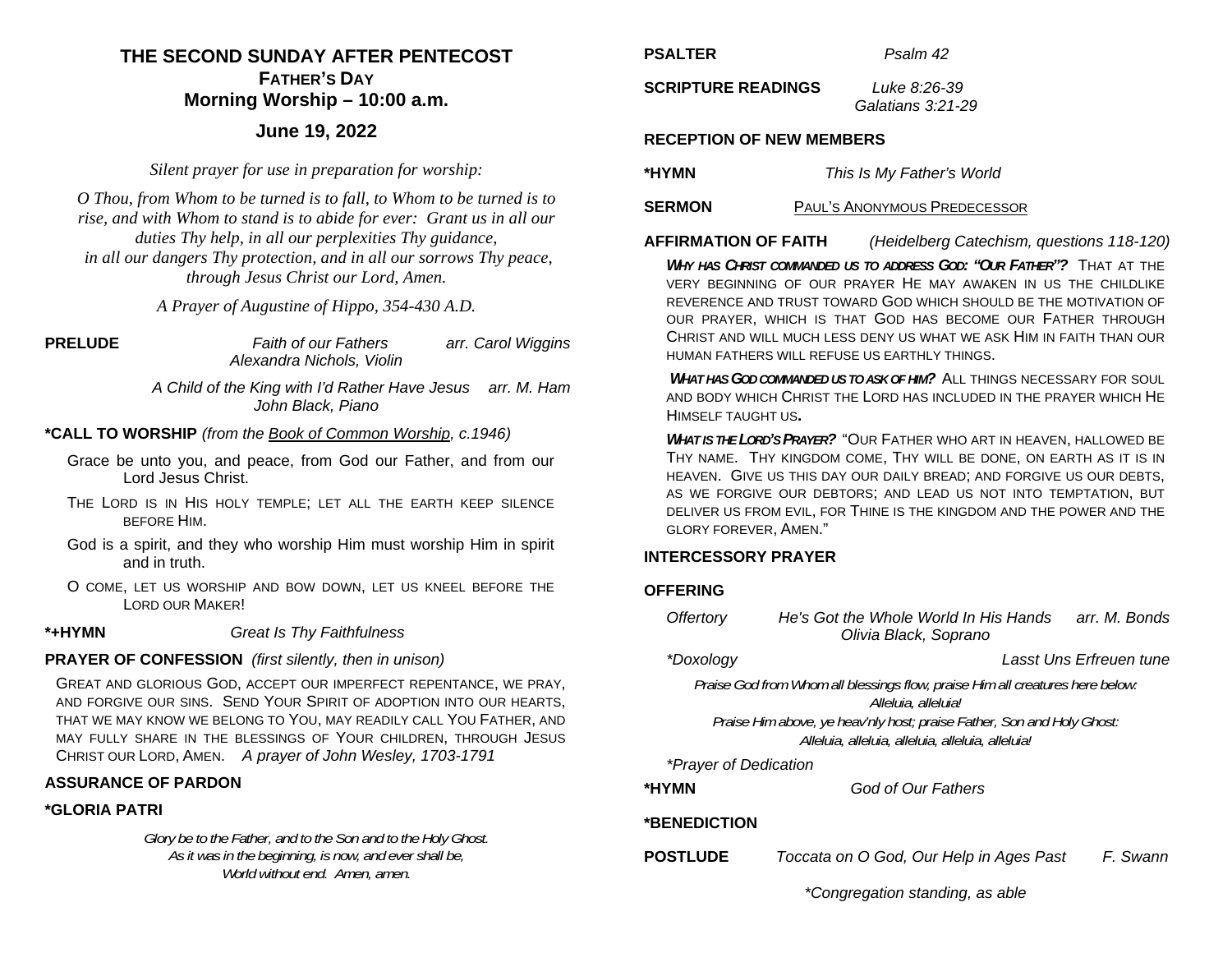## Great Is Thy Faithfulness



## Psalm 42

- As the deer longs for streams of water, so my soul longs for you, my God.
- MY SOUL THIRSTS FOR GOD, FOR THE LIVING GOD. WHEN CAN I GO AND MEET WITH GOD?
- My tears have been my food day and night, while people say to me all day long, "Where is your God?"
- THESE THINGS I REMEMBER AS I POUR OUT MY SOUL: HOW I USED TO GO WITH THE MULTITUDE, LEADING THE PROCESSION TO THE HOUSE OF GOD WITH SHOUTS OF JOY AND PRAISE AMONG THE FESTIVE THRONG.
- Why are you downcast, O my soul? Why so disturbed within me? Put your hope in God, for I will yet praise Him, my Savior and my God.
- MY SOUL IS DOWNCAST WITHIN ME; THEREFORE I WILL REMEMBER YOU FROM THE LAND OF THE JORDAN, THE HEIGHTS OF HERMON —FROM MOUNT MIZAR.
- Deep calls to deep in the roar of Your waterfalls; all Your waves and breakers have swept over me.
- BY DAY THE LORD DIRECTS HIS LOVE,AT NIGHT HIS SONG IS WITH ME A PRAYER TO THE GOD OF MY LIFE.
- I say to God my Rock, "Why have You forgotten me? Why must I go about mourning, oppressed by the enemy?"
- MY BONES SUFFER MORTAL AGONY AS MY FOES TAUNT ME, SAYING TO ME ALL DAY LONG, "WHERE IS YOUR GOD?"
- Why, are you downcast, O my soul? Why so disturbed within me?
- PUT YOUR HOPE IN GOD, FOR I WILL YET PRAISE HIM, MY SAVIOR AND MY GOD.

## Galatians 3:26-29

So in Christ Jesus you are all children of God through faith, for all of you who were baptized into Christ have clothed yourselves with Christ. There is neither Jew nor Gentile, neither slave nor free, nor is there male and female, for you are all one in Christ Jesus. If you belong to Christ, then you are Abraham's seed, and heirs according to the promise.

The Word of the Lord.

THANKS BE TO GOD.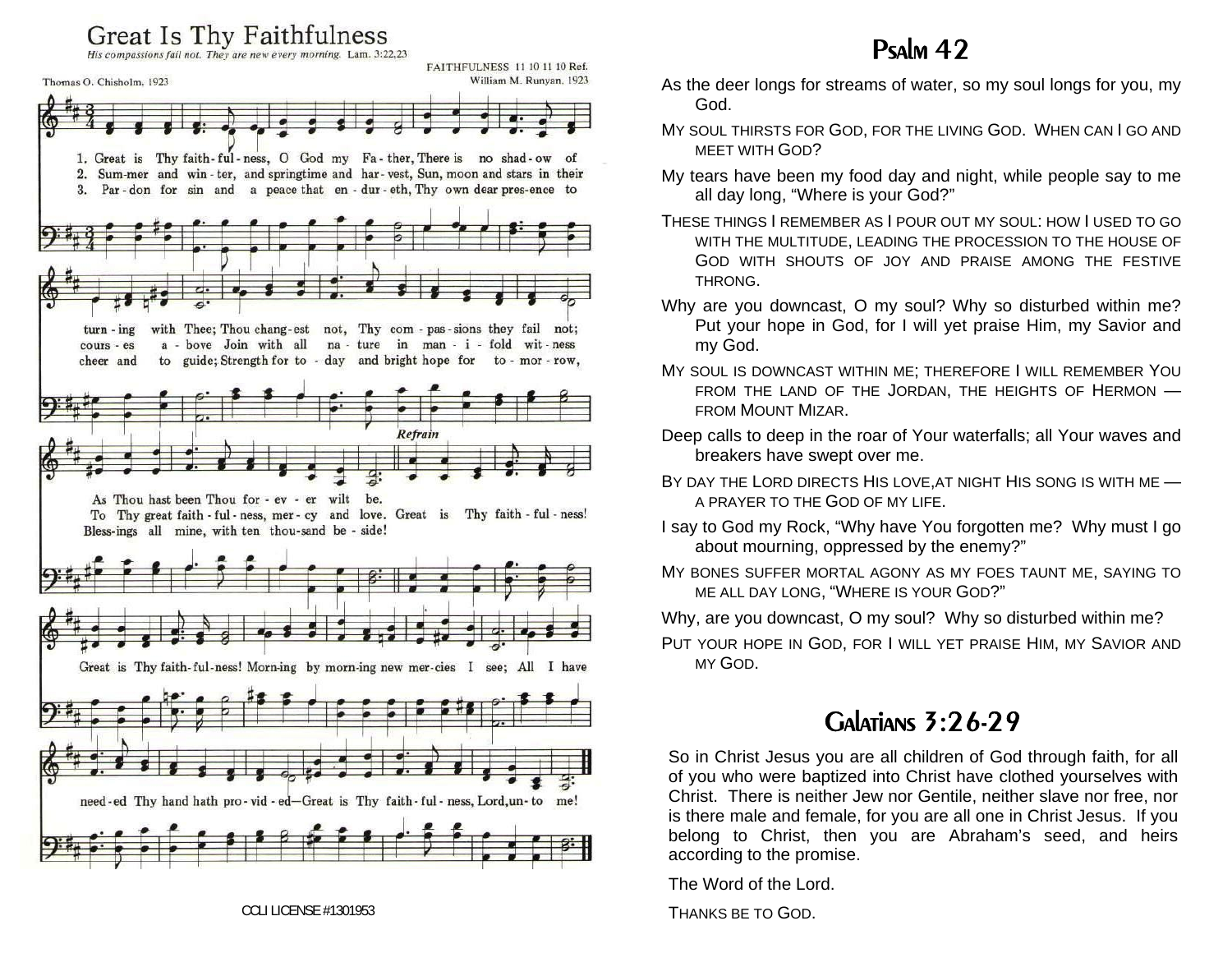## Luke 8:26-39

They sailed to the region of the Gerasenes, which is across the lake from Galilee. When Jesus had stepped out on land, there met Him a man from the city who had demons. For a long time this man had not worn clothes or lived in a house, but had lived in the tombs.

When he saw Jesus, he cried out and fell at his feet, shouting at the top of his voice, "What do you want with me, Jesus, Son of the Most High God? I beg you, don't torment me!" For Jesus had commanded the impure spirit to come out of the man. Many times it had seized him, and though he was chained hand and foot and kept under guard, he had broken his chains and had been driven by the demon into solitary places.

Jesus asked him, "What is your name?"

"Legion," he replied, because many demons had gone into him. And they begged Jesus repeatedly not to order them to go into the abyss.

A large herd of pigs was feeding there on the hillside. The demons begged Jesus to let them go into the pigs, and He gave them permission. Then the demons came out of the man and entered the pigs, and the herd rushed down the steep bank into the lake and drowned.

When those tending the pigs saw what had happened, they ran off and reported this in the town and countryside, and the people went out to see what had happened. When they came to Jesus, they found the man from whom the demons had gone, sitting at Jesus' feet, clothed and in his right mind; and they were afraid. Those who had seen it told the people how the demon-possessed man had been cured. Then all the people of the region of the Gerasenes asked Jesus to leave them, because they were overcome with fear. So He got into the boat and left.

The man from whom the demons had gone out begged to go with Him, but Jesus sent him away, saying, "Return to your home and declare how much God has done for you."

So the man went away proclaiming all over town how much Jesus had done for him.

The Gospel of our Lord.

THANKS BE TO GOD

## RECEPTION OF NEW MEMBERS

(Clerk of Session) Mr. Moderator, by a vote in a special meeting of the Session this morning, the following were received into the membership of the Greenwood Community Church, Presbyterian:

(New members shall come forward to the chancel as names are read)

(Pastor) Hear the word of God as delivered by the apostle Paul: "There is one body and one Spirit, one Lord, one faith, one baptism, one God and Father of us all, who is above all, and through all, and in all."

Friends, by virtue of your faith in Christ Jesus our Lord, you are already members of the one holy, catholic and apostolic Church. You come to us not as strangers, but as brothers and sisters in our Lord Jesus Christ, and we welcome you as such.

Do you promise to be faithful members of this congregation, supporting the work of its ministry with your time, talent and treasure as God enables you, and together with us seek to fulfill your calling as disciples of Jesus Christ? If so, please answer, "I do."

(The Clerk invites the congregation to stand, then says:)

Do we, the members of the Greenwood Community Church, Presbyterian, desire to receive these disciples of our Lord Jesus Christ into our fellowship? Will we welcome them, love them, encourage them and support them as together we seek to follow the leading of our Lord? If so, please answer, *"We do and we will."*

(Pastor) Let us affirm our faith together using the Apostles' Creed:

"I believe in God the Father Almighty, Maker of heaven and earth, and in Jesus Christ His only Son our Lord, Who was conceived by the Holy Ghost, born of the virgin Mary, suffered under Pontius Pilate, was crucified, dead and buried. He descended into hell. The third day He rose again from the dead. He ascended into heaven, and sitteth at the right hand of God the Father almighty. From thence He shall come to judge the quick and the dead. I

believe in the Holy Ghost, the holy catholic Church,

the communion of saints, the forgiveness of sins, the resurrection of the body, and the life everlasting, Amen."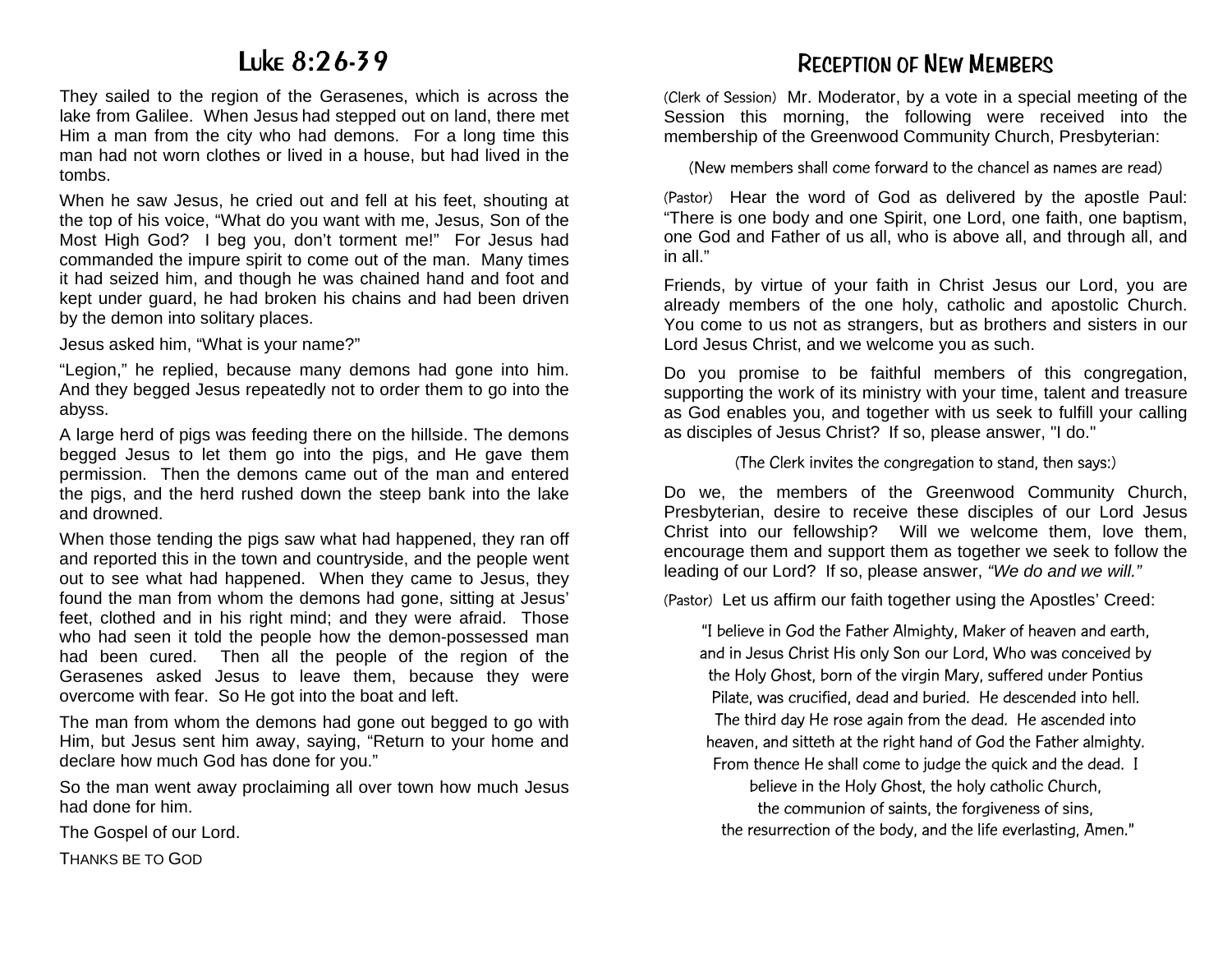



**God of Our Fathers** 

In You our fathers put their trust; they trusted and You delivered them. Psalm 22:4



NATIONAL HYMN 10.10.10.10.